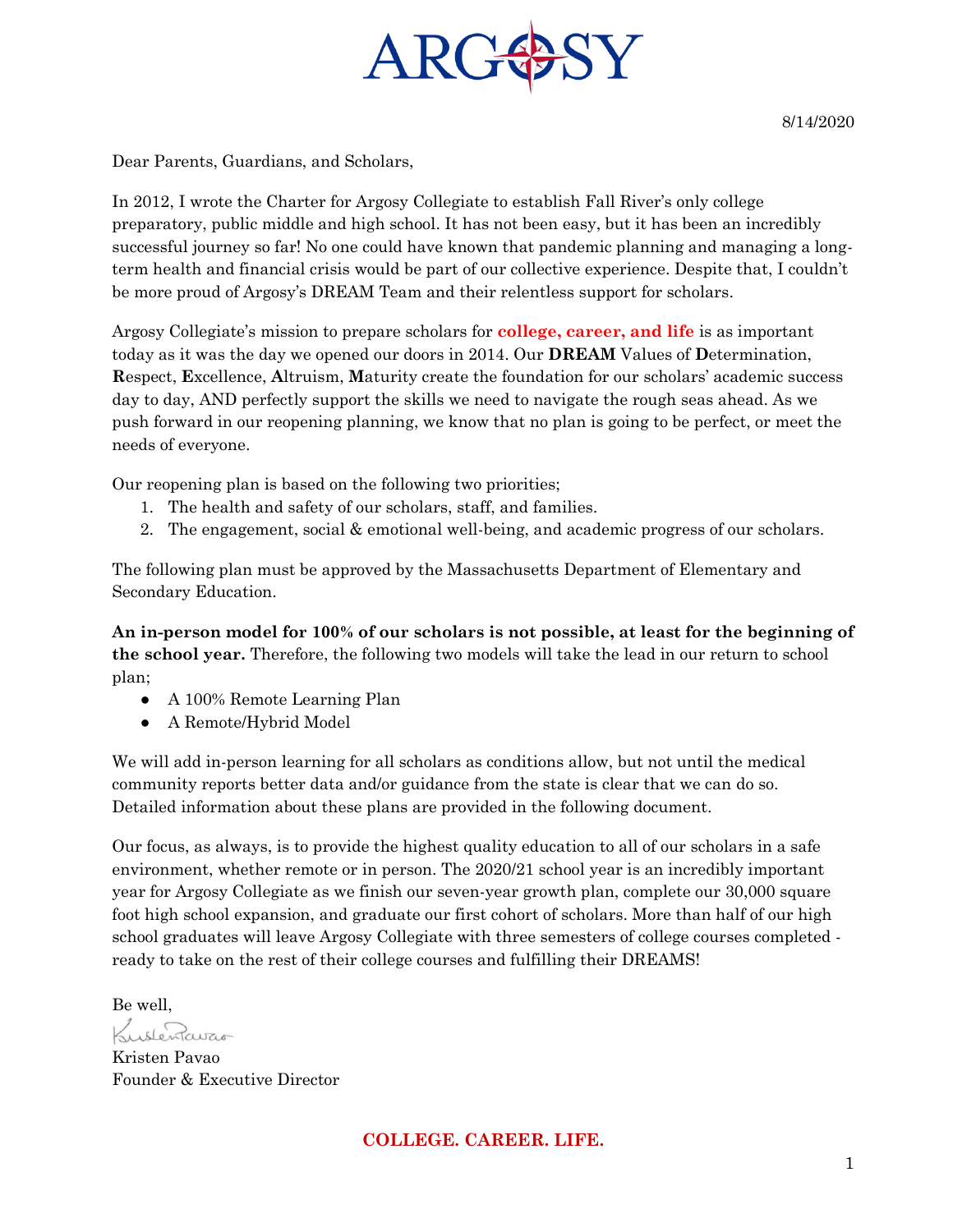

# **Argosy Collegiate Charter School: 2020/21 School Re-opening Plan**

# **Introduction**

The primary goal of the 2020/2021 school year is to maintain the health, safety, and wellness of the Argosy Collegiate community - scholars, staff and families. As the COVID19 pandemic continues, Fall River is one of the communities in Massachusetts with the highest positive testing rate. As such, a tremendous amount of research and planning has taken place this summer in preparation for the start of the 2020/2021 school year, with a focus on keeping the Argosy Collegiate community safe. The Massachusetts Department of Elementary and Secondary Education (DESE) has developed strict regulations that schools across the state are expected to follow. The regulations are clear - staff and scholars must wear a mask while maintaining a minimum of 3 feet of social distancing. Within Argosy Collegiate facilities, this expectation is impossible to adhere to for all scholars to attend in-person instruction 100% of the time. We eagerly anticipate assurance from medical professionals that more relaxed social distancing measures will not create a higher risk of contracting COVID19 within our community, therefore allowing full time, in-person instruction to resume.

Given the space within our facilities, it remains our commitment to scholars and families to provide rigorous instruction grounded in the skills necessary to prepare scholars for success in college, career and life. We have learned a great deal about remote learning in the emergency closure during the spring of 2020. As educators, we must adapt to this ever-changing situation and push forward with the goal of developing the social, emotional, and academic skills of our scholars that we know are fundamental to success after high school. Virtual learning that is rigorous, all inclusive, and meets Argosy Collegiate high standard of quality, can be achieved with the true partnership of our families, staff and scholars. It is these important elements that will support and prepare our scholars on their academic journey and beyond.

The purpose of this document is to outline the three options for resuming school at the start of the 2020/2021 school year. It is important to note that this information is 'up to date' as of the time of writing, but is likely to shift or change based on new health data or state directives. Information from the Massachusetts Department of Elementary and Secondary Education and the Massachusetts Department of Public Health is released almost daily.

The table below demonstrates a phased approach to reopening that Argosy Collegiate will be taking. **At the time of this submission, we anticipate reopening at either Phase 1 or Phase 2.** However, given the unpredictability of this pandemic, and the potential local, state, and federal responses, we are also prepared to reopen in a 100% remote model if needed.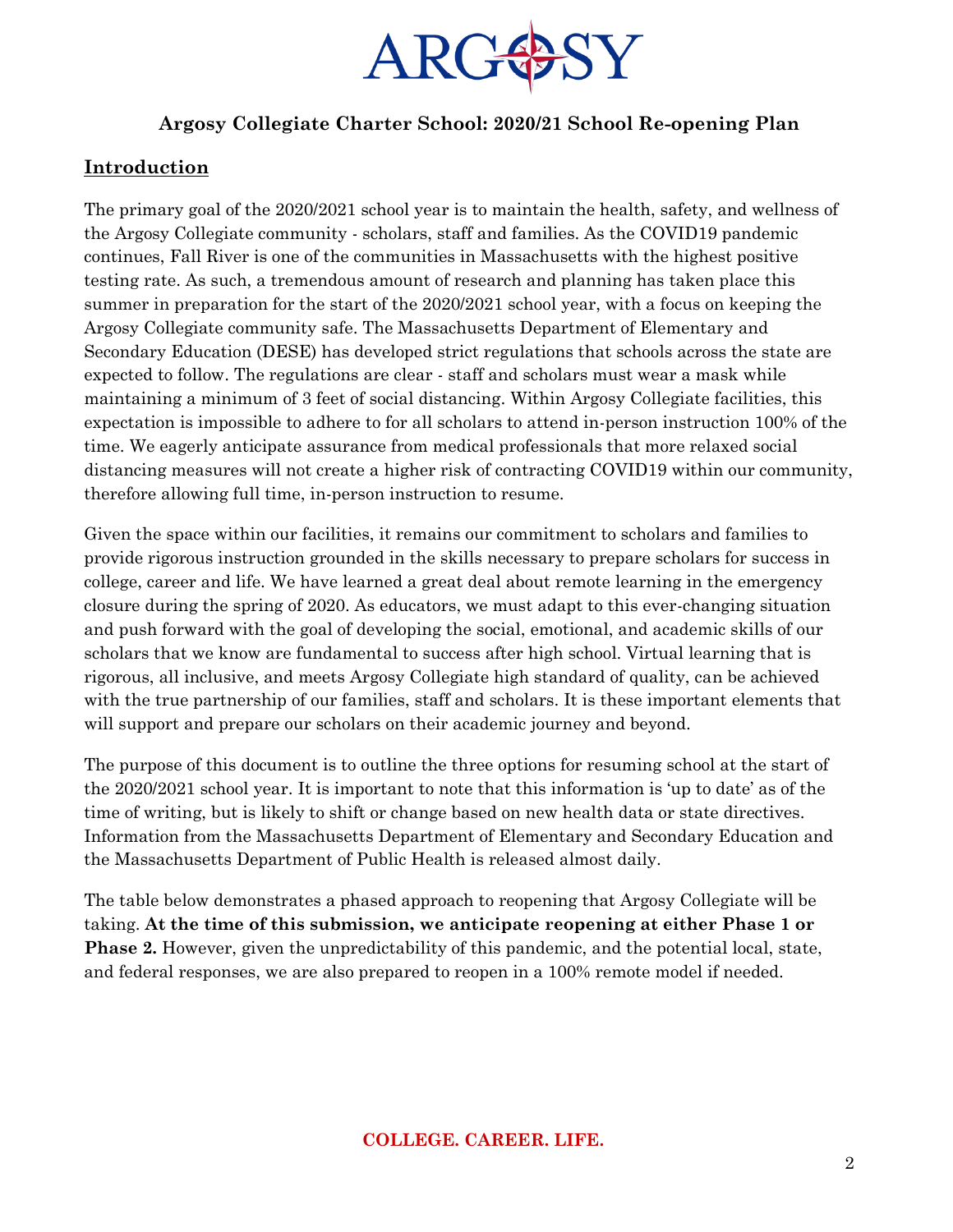

| Phase 1                                   | Phase 2                                                                                                    | Phase 3                                                                                                                 | Phase 4                                                                                                           | Phase 5                                       |
|-------------------------------------------|------------------------------------------------------------------------------------------------------------|-------------------------------------------------------------------------------------------------------------------------|-------------------------------------------------------------------------------------------------------------------|-----------------------------------------------|
| Remote                                    | Remote/Hybrid                                                                                              | Hybrid                                                                                                                  | Hybrid                                                                                                            | Full In-Person                                |
| 100% remote learning<br>for 100% scholars | (Except for Scholars with<br>High Needs)<br>In-person: 4 - 7 scholars per                                  | In-person: 7 - 12 scholars<br>(High School) and 7 - 15<br>scholars (Middle School) per<br>in-person group/              | In-person: 12 - 15 scholars<br>per class<br>Scholars would follow an                                              | All scholars are in-person<br>100% of the day |
|                                           | in-person group<br>Remote: Remaining scholars<br>attend remotely                                           | Remote: Remaining scholars<br>attend remote<br>Phase 3 follows the same                                                 | on/off schedule so that all<br>scholars would have<br>in-person learning<br>opportunities.                        |                                               |
|                                           | In-person scholars work in<br>stable groups with help from<br>teachers. There are no class<br>transitions. | stable group model as Phase<br>2 with an increase in the<br>number of in-person scholars<br>in each group. There are no | Remote: When not<br>in-person, scholars would<br>attend remotely                                                  |                                               |
|                                           |                                                                                                            | class transitions.                                                                                                      | In-person scholars now<br>transition to different<br>classrooms and receive direct.<br>instruction from teachers. |                                               |
|                                           |                                                                                                            |                                                                                                                         |                                                                                                                   |                                               |

**Phase 1**: 100% remote learning for 100% of our scholars

#### **Phase 2**: Remote/Hybrid

*In-person*: 4 - 7 scholars per in-person group (No direct instruction or class transitions) *Remote*: Remaining scholar population

Following DESE's directives, this model gives preference to scholars with high needs (defined as students with disabilities, EL scholars, and scholars who did not engage well in spring remote learning - pending parent choice). Scholars would be identified based on their Level of Need (PL3 form of IEP for SE scholars, and scholars in the foundational English proficiency levels for EL scholars). Small groups of in-person scholars would be assigned a classroom and attend in-person instruction for half-days, while participating in virtual instruction during the second half of the day. In this classroom group, scholars would engage in their content instruction (computer-based instruction) with the support of general education, special education, and/or English language teachers. This can be thought of as a "learning pod" model in which these groups of scholars and teachers stay in stable groups during the morning in-person sessions. This model also allows us to phase in the number of scholars in the building. Scholars in the remote learning model would follow the PM schedule.

#### **Phase 3**: Hybrid

*In-person*: 7-12 scholars (High School) and 7-15 scholars (Middle School) per in-person group *Remote*: Remaining scholar population

Phase 3 follows the same stable group model as Phase 2 with an increase in the number of inperson scholars in each group.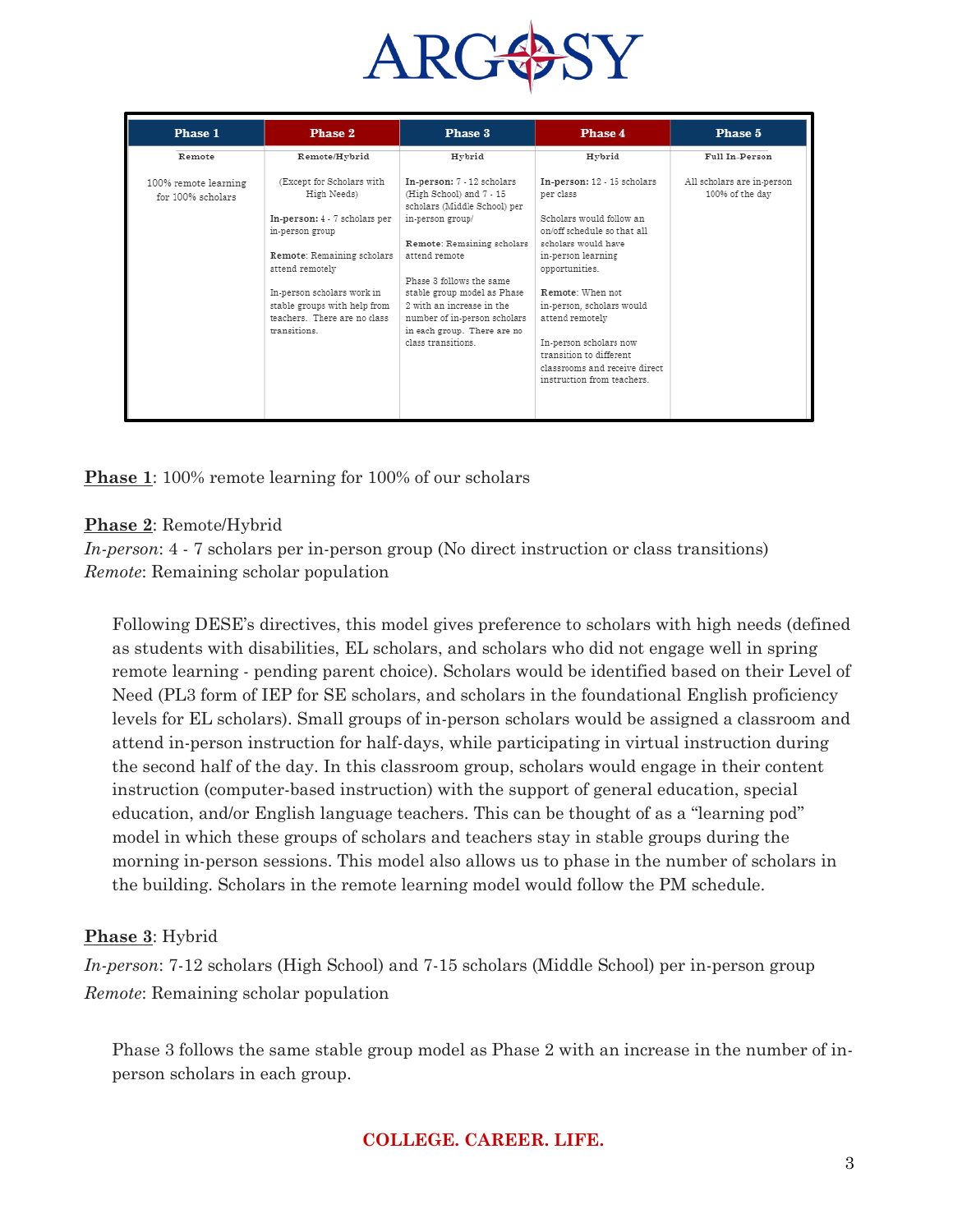

### **Phase 4**: Hybrid

*In-person*: 12 - 15 scholars per class (Direct instruction and class transitions) *Remote*: Remaining scholar population

This model would expand on the Level 3 Hybrid model, where more scholars would have access to in-person learning, again allowing us to phase up to allow the maximum number of scholars in the building while maintaining social distance requirements. We would eventually build up to 15 scholars in MS classrooms, and 12 scholars in HS classrooms. It is important to note that the 15 scholars at the MS and 12 scholars at the HS, per classroom is the maximum number of scholars we are able to accommodate while allowing for social distancing requirements. This would be the final phase before launching full, in-person instruction. Scholars would follow an on/off schedule so that all scholars would have inperson learning opportunities.

**Phase 5**: In-Person: All scholars are in-person 100% of the day, normal school model

Phase 5 is not an option at this time. Until there is evidence and confidence communicated from the medical community (i.e. a vaccine, herd immunity, flattened curve for sustained time), Phase 5 is not yet safe for scholars, staff, and families.

## **Nutrition**

Argosy Collegiate Charter School will continue providing meals to all scholars, regardless of which learning model takes place during the  $2020/2021$  school year. We await confirmation from the Massachusetts Department of Elementary and Secondary Education regarding a potential partnership with the Fall River Public School district, and if meals can be provided to entire families.

#### **Learning Models**

#### **In-Person Learning Model**

This learning model would allow for all scholars in the building, while upholding the safety requirements of mask wearing and social distancing. Scholars would resume their "regular" schedule. *The Argosy Collegiate Charter School facilities do not allow for this model while upholding the minimum social distance requirement of 3 feet.* 

We eagerly await assurance from medical professionals that relaxed social distancing measures are safe, so that full time, in-person instruction may resume.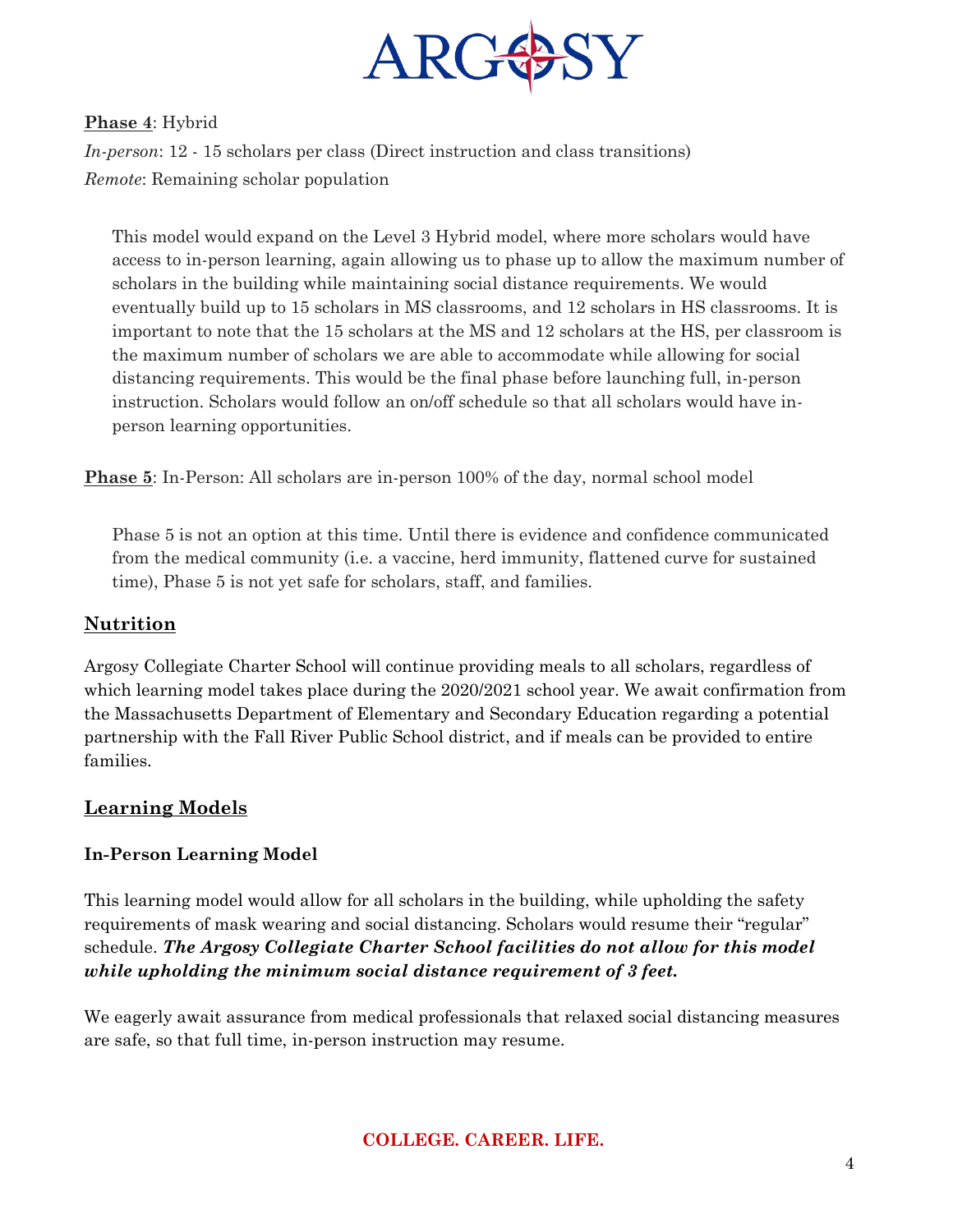

## **Hybrid Learning Model**

Following the Department of Elementary and Secondary Education's (DESE's) guidance, this hybrid model prioritizes in-person instruction for scholars with the highest levels of need (as defined by DESE as those with Individual Education Plans and English Learners). All other scholars will be provided rigorous, independent, and live, real-time remote learning. The following provides detailed information for this model.

- Families of scholars with IEP's and/or English language learners may still choose the fully remote learning model for their scholar.
- Individual remote learning plans will be developed for scholars with IEPs and English Learners.
- All scholars will have access to an individual Chromebook for use at school and at home with which to engage in virtual learning and remote instruction.
- All scholars will have access to online coursework through Edgenuity, an instructional tool for teachers to use to implement online curriculum in the core content areas and in the area of social emotional learning. We will continue to use Google Classroom as our learning management system and use other online resources, including IXL, Actively Learn, and Pearson to support learning.
- For scholars participating in the hybrid model, the school day will be a blend of live, real-time instruction and independent learning. Scholars with highest needs opting to attend in-person would attend school and participate in live, real-time learning for 3 hours and an additional 2.5 hours of independent learning time.
- Scholars participating in remote learning will follow the same model, with 3 hours of real-time learning through video-conferencing tools (e.g., Zoom) and 2.5 hours of independent learning time each day.
- Wednesdays will be fully remote for all scholars. Middle School scholars will participate in live, real-time Specials (e.g., Art, Health, Physical Education, and Collegiate Skills) classes on Wednesdays. High School scholars will participate in independent learning including Bristol Community College coursework and other electives such as Argosy Collegiate foreign language and Art courses. High school scholars will also engage in their Health and Physical Education classes.
- To support the hybrid model, all staff will report to their respective school campuses daily. Staff will deliver live, real-time instruction for in-person scholars and through video-conferencing for those accessing instruction remotely.
- Staff will track scholar attendance and work completion for scholars participating in the in-person *and* remote learning models. Instruction will align with the Massachusetts Curriculum Frameworks for each grade-level and content. **Evaluation of scholar work will result in percentage and letter grades for scholars in both in-person and remote learning models.**
- Transportation will be available for qualified students who have been prioritized for in-person learning.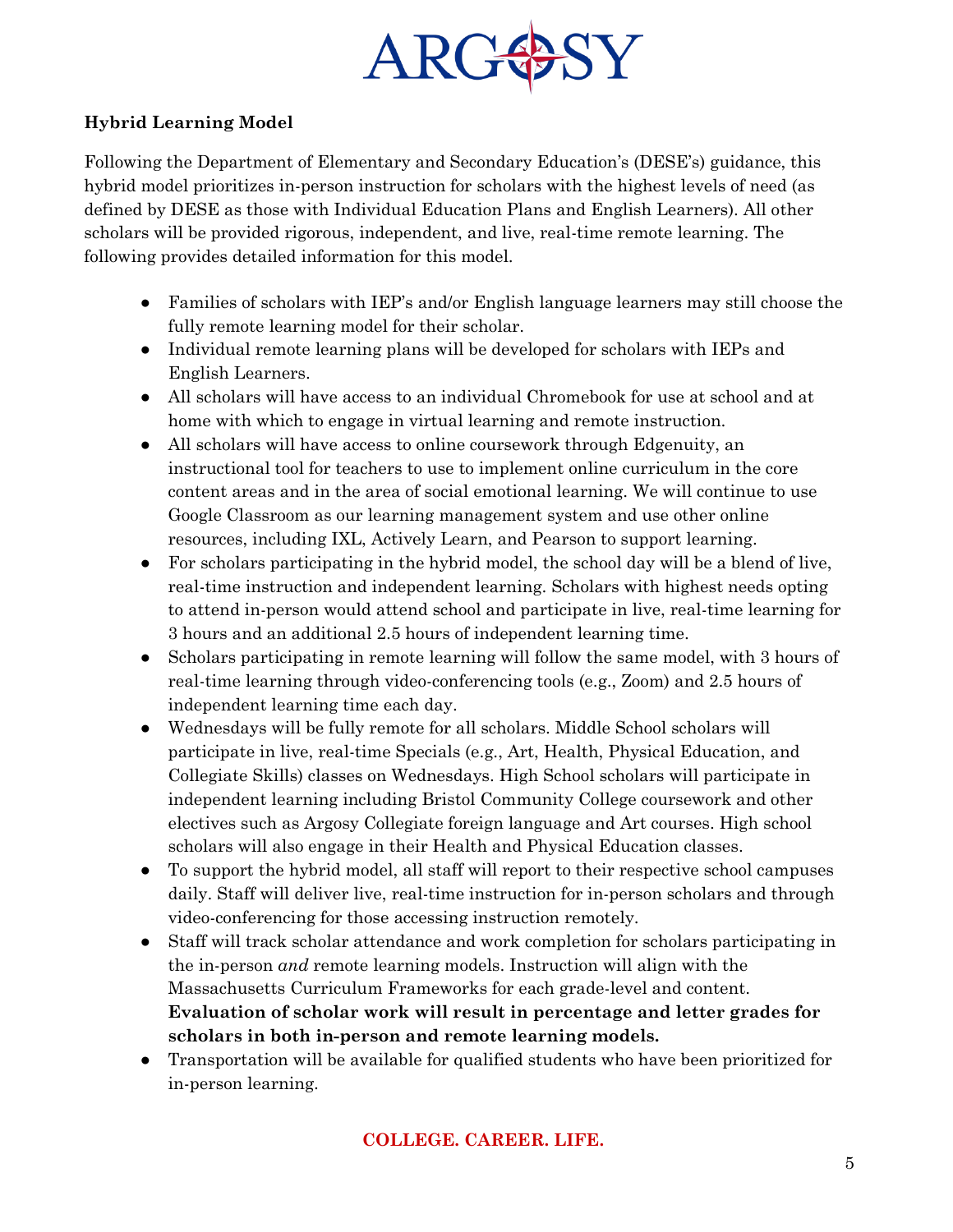

### **Remote Learning Model**

- All scholars will have access to an individual Chromebook with which to engage in virtual learning and remote instruction.
- All scholars will have access to online coursework through Edgenuity, an instructional tool for teachers to use to implement online curriculum, including Social Emotional Learning and supports. We will continue to use Google Classroom as our learning management system and other online resources, including IXL, Actively Learn, and Pearson.
- Individual remote learning plans will be developed for scholars with IEPs and English Learners.
- The school day will be a blend of live, real-time instruction and independent / project based learning.
- All scholars will participate in 3 hours of real-time learning through videoconferencing tools (e.g., Zoom) and 2.5 hours of independent learning time each day.
- On Wednesdays, Middle School scholars will participate in live, real-time Specials classes (e.g., Art, Health, Physical Education, and Collegiate Skills). High School scholars will participate in independent learning including Bristol Community College coursework and other electives such as Argosy Collegiate foreign language and Art courses. High school scholars will also engage in their Health and Physical Education classes.
- All staff will report to their respective school campuses daily. Staff will deliver live, real-time instruction for in-person scholars and through video-conferencing for those accessing instruction remotely. In the event of a stay-at-home order, staff would conduct their remote learning from home.
- Staff will track scholar attendance and work completion for scholars participating in the in-person *and* remote learning models. Instruction will align with the Massachusetts Curriculum Frameworks for each grade-level and content. **Evaluation of scholar work will result in percentage and letter grades for scholars in both in-person and remote learning models.**

## **Specials (Phys. Ed., Art, etc.) and Athletics:**

Per DESE's guidance, sports will not be available if the school is implementing a remote learning model or if a scholar has selected a remote learning model. All middle school scholars and high school scholars enrolled in art courses will receive art supplies to support their remote learning.

# **Out-of-School Time Plan**

● At the High School level, remote virtual Credit Recovery support will continue to be available after school once a week. Credit Recovery will be facilitated by staff delivering live, real-time support through video-conferencing.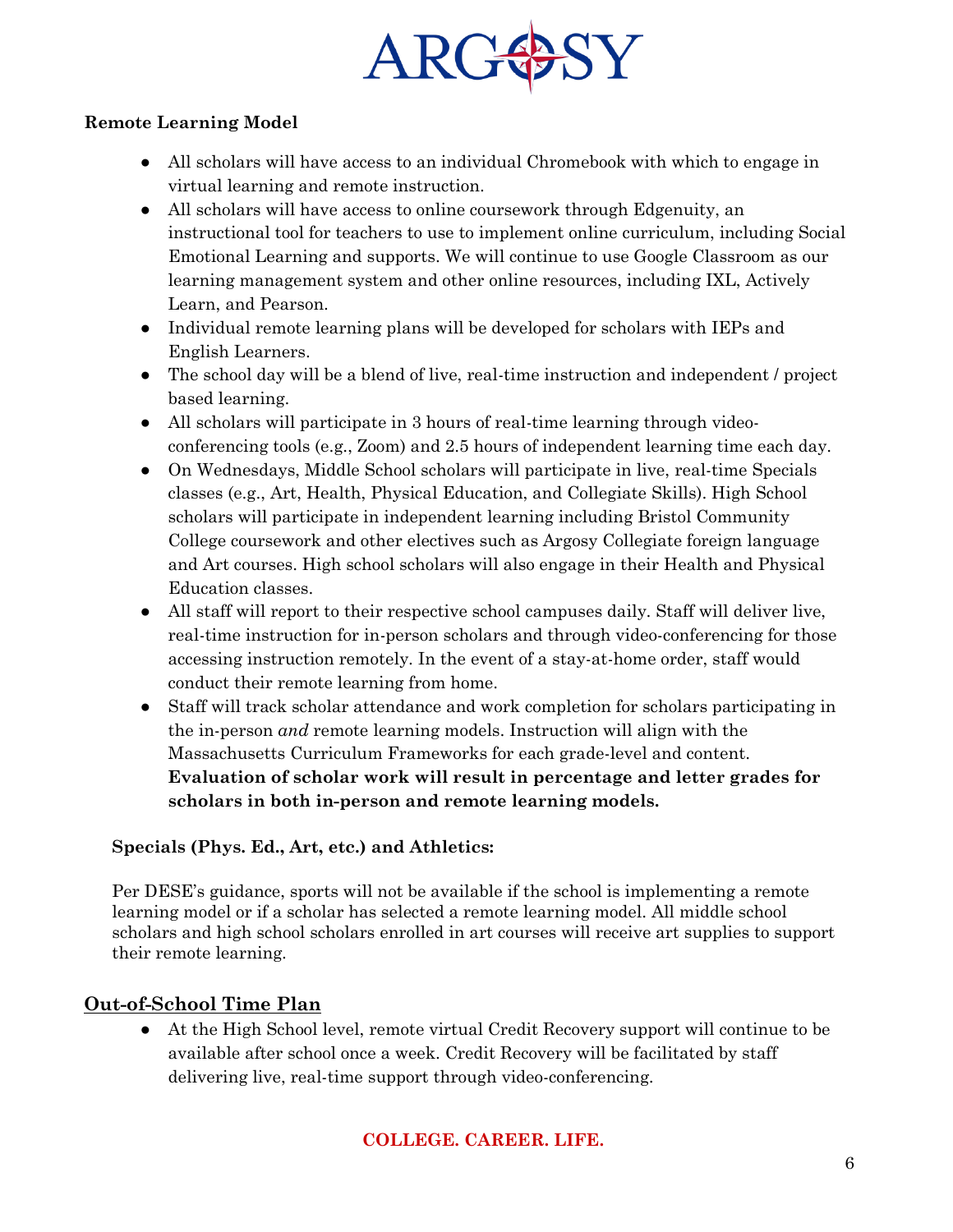

● At the Middle School level, Saturday Academy will continue to be provided through remote learning tools and facilitated by staff. Virtual Saturday Academy will be available for individualized scholar support in ELA and Math for 1.5 hours twice monthly.

# **Student Supports and Professional Learning**

*Revised 2020/2021 School Calendar*



Argosy Collegiate places the health and safety of all scholars, staff and community at the forefront of our reopening plans and will adhere to all of the guidelines set forth by the Massachusetts Department of Elementary and Secondary education contained in the following:

- DESE Fall Re-Opening Guidelines
- DESE Protocols for Responding to COVID-19 Scenarios
- DESE Remote Learning Guidance for Fall 2020

## **Health, Safety, and Wellness Measures:**

Argosy Collegiate Charter School has revised a number of its health, safety and wellness measures, in accordance with the guidelines set forth by the Massachusetts Department of

# **COLLEGE. CAREER. LIFE.**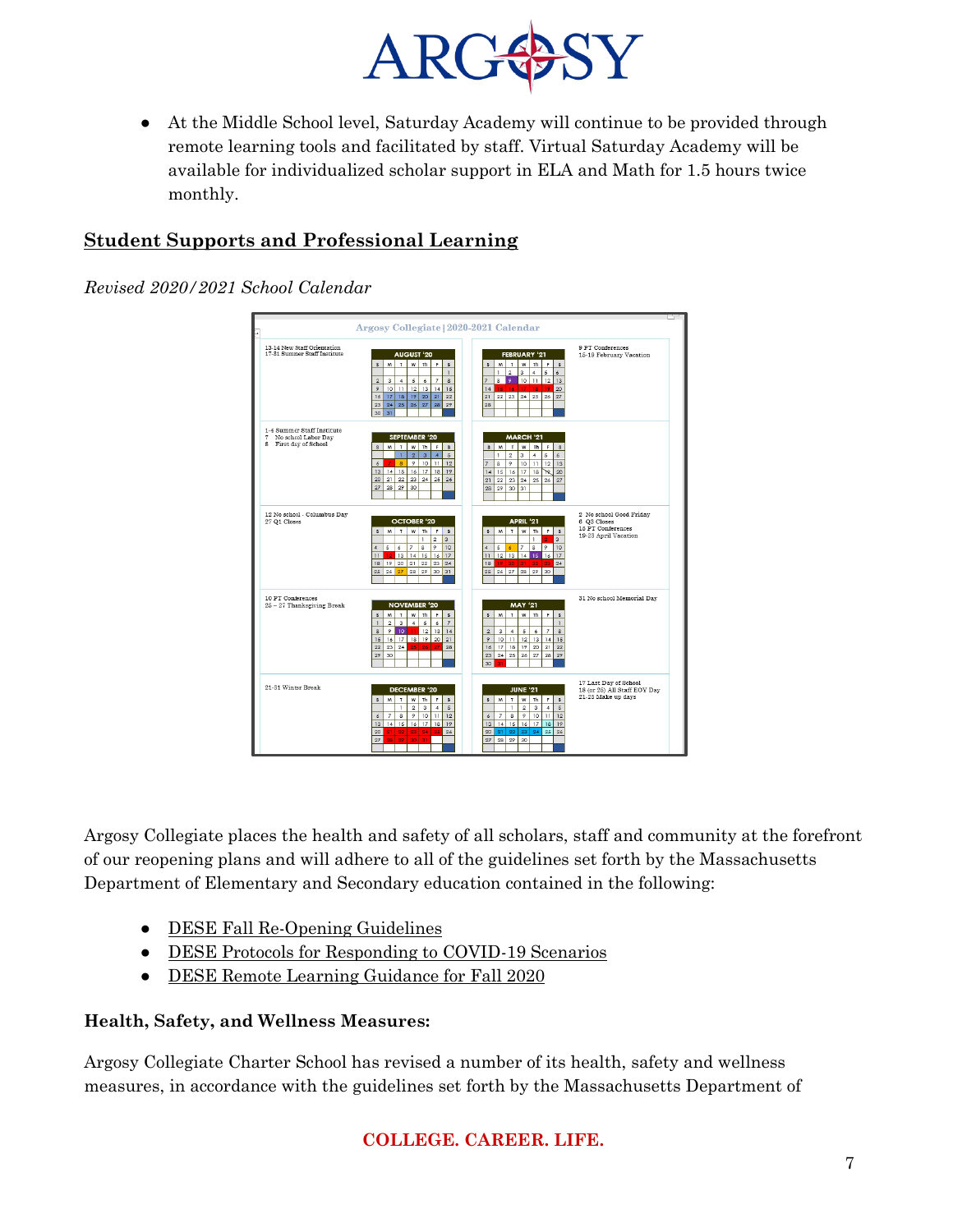

Elementary and Secondary Education.

- **Scholar and Staff Safety Training:** In accordance with the Center for Disease Control guidelines, staff participated in a virtual safety training in June of 2020. Additional safety training, facilitated by the Argosy Collegiate nurses, will be held prior to any in-person learning. Social distancing and other practices are required to maintain safety measures as required by the state of Massachusetts and Governor Baker.
- **Cohorts/Class Sizes:** Revised class placements to minimize the need for scholars to travel within the building as well as significantly reduced class sizes to accommodate at least 3 feet of social distancing.
- **Wearing Face Shields/Masks:** All staff, scholars, and visitors will be required to wear face coverings throughout the day when in the building allowing for safe mask "breaks." Per the state of Massachusetts, it is expected that families will provide masks or face coverings for the scholar.
- **Physical Distancing:** Whenever possible, the Center for Disease Control guidelines for 6 feet of physical separation will be adhered. Within their smaller cohorts, scholars and staff will maintain 3 feet of separation.
- **Assigned Seats**: Assigned seating and placement in line will be given to scholars.
- **Common Areas:** To eliminate cohorts or stable groups from coming together, common areas will be avoided and/or repurposed for other uses such as additional classroom space, as needed.
- **Hand Washing/ Sanitizing:** Scholars will be monitored and directed to washing their hands and sanitizing frequently throughout the day. During arrival or dismissal times, lunch or snack time, and applying their mask at any other appropriate intervals, scholars will be directed to hand washing and sanitizing practices throughout the day.
- **Monitoring for Symptoms:** Parents/caregivers should keep their scholar at home if they are exhibiting any symptoms including a raise in temperature, coughing, shortness of breath or difficulty breathing, headache, muscle or body aches, sore throat, congestion or runny nose, new loss of taste or smell, fatigue or diarrhea. A staff member or scholar with a temperature of 100.4 degrees or over will be sent home and not allowed to return to school. All staff are required to monitor their symptoms and should remain at home or report to the School Nurse if exhibiting any symptoms at school. Should a scholar or staff member be feeling any COVID19 symptoms, the individual must be tested for active COVID19 prior to returning to school.

**Transportation:** Argosy Collegiate partners with Fall River Public Schools in providing transportation for scholars. Bussing guidance has been provided, and Argosy Collegiate will adhere to the safety and health guidelines, including:

- Masks are required for all scholars on the bus.
- 3 feet distancing as a minimum requirement will be adhered.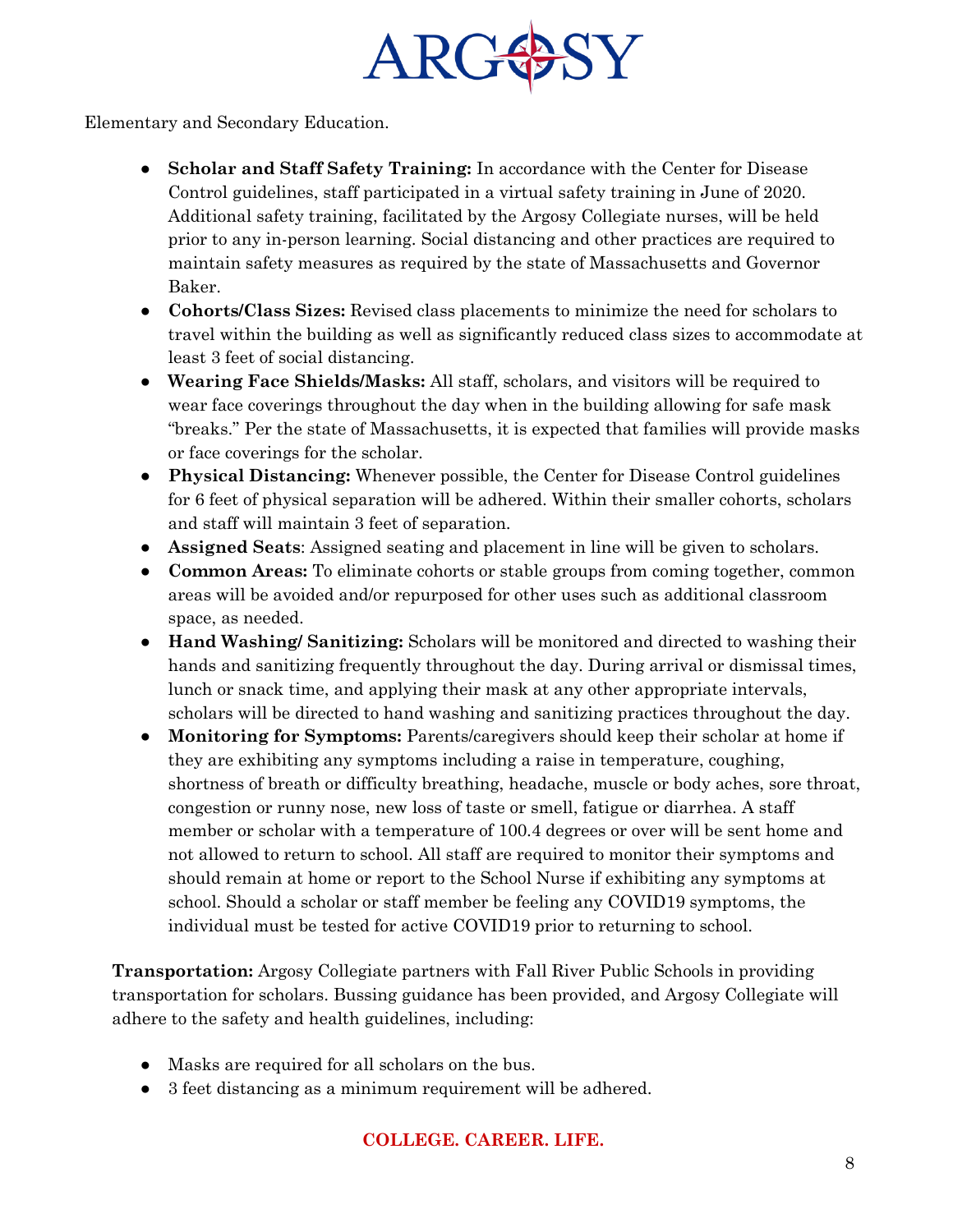

- Use of ventilation by opening all windows as safety and weather conditions allow.
- One scholar per seat.

## **Facilities Preparations:**

- The school has contracted with its facilities management company to include frequent, regular disinfectant-level cleaning of both Argosy Collegiate campuses.
- Addition of hand sanitizer dispensers in every classroom and in commonly used areas.
- Upgrading of the school's heating, cooling, and ventilation systems to include antiviral, anti-bacterial filters.

## **Purchasing of Personal Protective Equipment, including:**

- Disposable masks
- Face shields
- Gowns
- N95 Masks for School Nurses
- Hand Sanitizer
- Goggles
- Plexi-glass dividers
- Sanitizing wipes
- Sanitizing dispensers
- Approved cleaning agents to disinfect COVID19

Prior to the start of the 2020/21 school year, Argosy Collegiate will certify that we meet the final health and safety requirements issued by the Massachusetts Department of Elementary and Secondary Education. It is anticipated that the final list of these requirements will be available in the coming weeks.

## **Social Emotional Supports:**

- Argosy Collegiate Charter School has recently created a revised School Adjustment Counselor Model of Excellence to prepare for the enhanced need of our scholars, families, and staff. Increased classroom instruction time and family supports are two of the major additions to this model. School Adjustment Counselors will be able to model in the classroom (whether in person or remote learning times) appropriate responses to the social emotional needs of our scholars.
- Additionally, a Social Emotional Learning component of Edgenuity was purchased for the 2020/2021 school year as a curriculum tool which will greatly support this Model of Excellence. Ongoing work on the training of staff to implement the new support will take place in the Summer Institute in August.
- In anticipation of a greater need for social-emotional learning supports, there will be a total of 4 School Adjustment Counselors (2 at the Middle and 2 at the High School) to ensure supports are provided for scholars, and experts in social-emotional learning

# **COLLEGE. CAREER. LIFE.**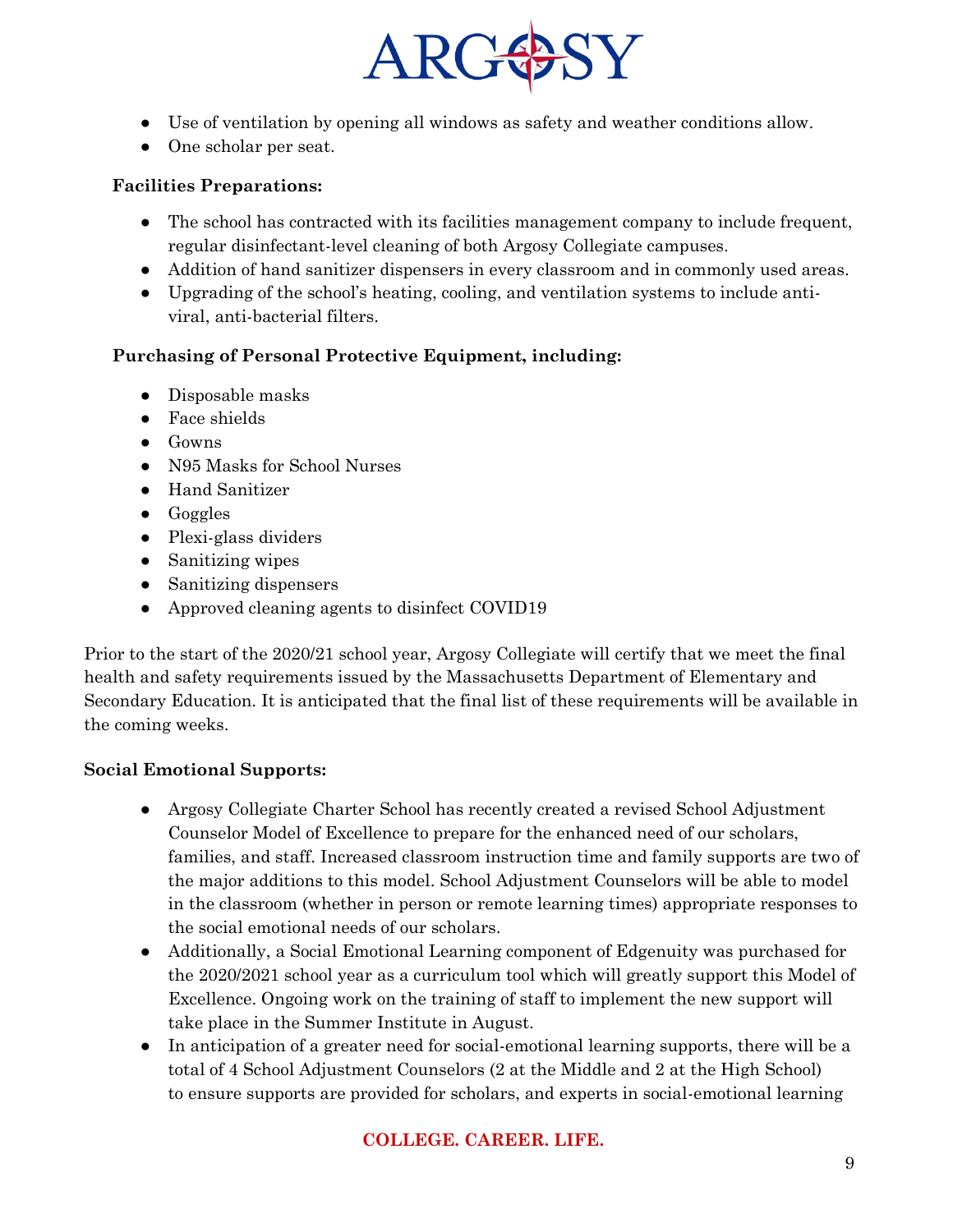

are available to collaborate with teachers.

- Based on the success of Argosy Collegiate Charter's district-wide advisory model, we will continue to provide each scholar with an advisor to support academic engagement and social emotional health. The advisors will connect weekly with their scholars and families to share information and updates, answer questions, and to connect families with resources to ensure scholar's successful academic engagement.
- A Scholar Mentor Program has been created to provide further support to scholars through a safe, healthy, and positive connection to community agencies and professional affiliations.

### **Interventions:**

Argosy Collegiate has revised and modified its Response to Intervention (RtI) process to more appropriately mirror the Multi-Tiered System of Supports recommended by the Department of Elementary and Secondary Education. The purpose of this revision is to ensure that scholars' needs are identified and appropriately met. Staff training will take place during the Staff Summer Institute to ensure all everyone is trained, prepared, and updated.

### **Individual Competency Plans for Success (ICPS):**

In preparation for scholars' enhanced need of academic support after the closure, Argosy Collegiate has developed and created a process to effectively support scholars furthest from academic proficiency and to design a pathway of success during these challenging times. The model begins with the identification of scholars furthest from academic proficiency and then works to align their needs with appropriate resources. A team of ICPS is drafted then clearly articulated and communicated to scholars, staff, and families. These plans were created and shared with scholars, staff and families to develop needed and identified academic, social and emotional learning and support during the summer of 2020 and also to follow scholars through the 2020/2021 school year.

#### **Enhanced Remote Learning Models for 2020/2021:**

The Director of Curriculum and Instruction along with the Instructional Team works closely with Edgenuity, the virtual curriculum support program with whom we recently licensed. Edgenuity offers rigorous, Massachusetts Curriculum Frameworks aligned courses, booster classes, interventions, and enrichment for middle and high school scholars. Edgenuity also offers professional development to ensure teachers are able to effectively implement these tools to meet the instructional needs of scholars impacted by the school closure. Edgenuity is a flexible program that is adaptable to a range of in-person, remote, or hybrid models, allowing Argosy Collegiate to be well-prepared for each scenario.